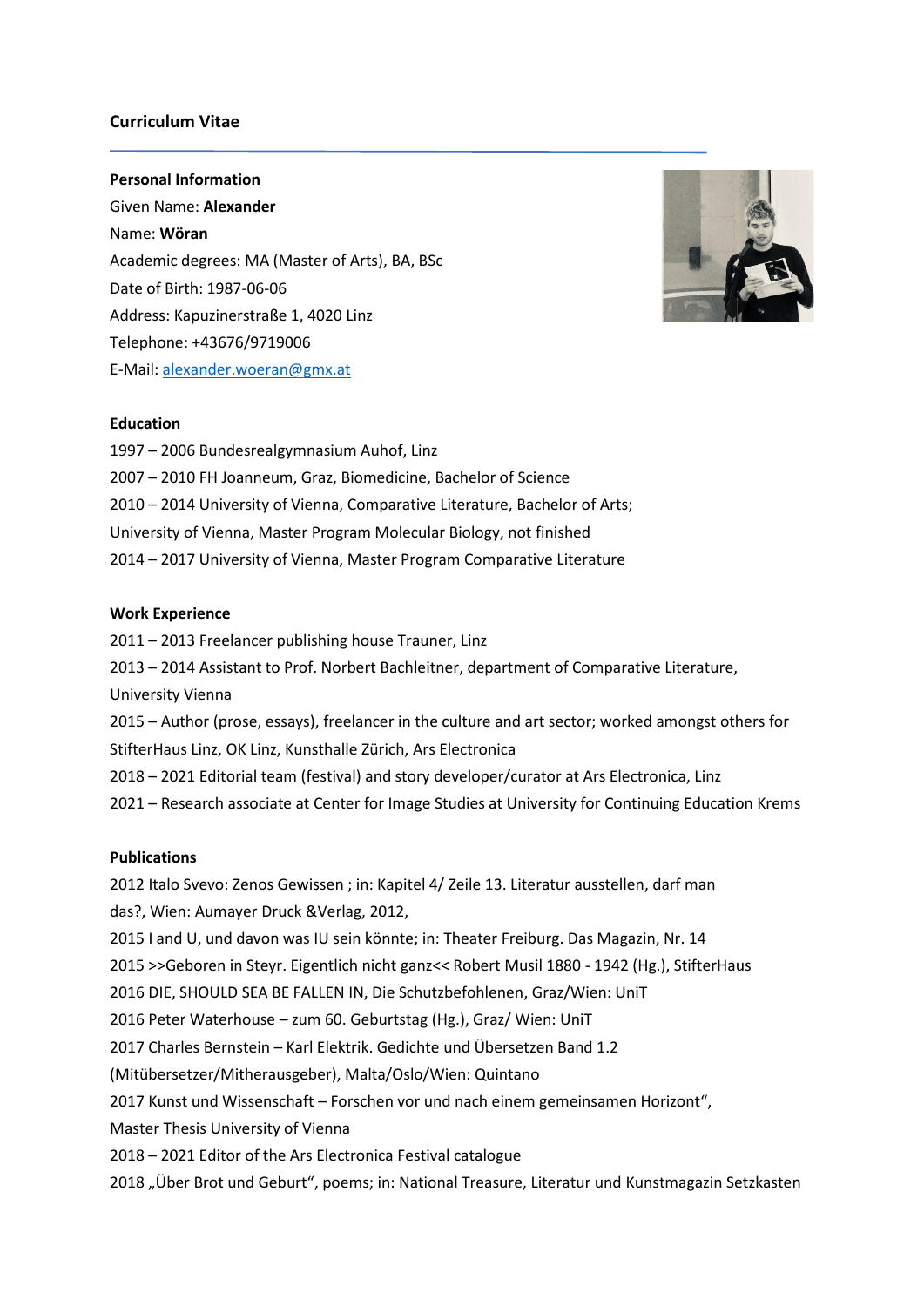2019 Translations of Rosmarie Waldrops "The Road is Everywhere or Stop This Body", in: Triedere. Magazine for theory, literature and art, #18 2019 "Untergänge", prose text; in: "Die Rampe", 2/19 2020 "Corona, Kunst und Unbehagen", essay; in: Die Brücke, No. 18 2020 "Krieg und Welt und der K(eine Prinz)"; in: Darstellung als Umweg, Berlin-Münster-Wien-Zürich-London: Lit-Verlag

## **Exhibitions / Curating**

4/2015 Curator of the exhibition "Landsturmbezirkskommando Linz, 20. August 1914. Robert Musil und der Erste Weltkrieg" at StifterHaus Linz 6/ 2016 Part of the curating team in a cooperation project of OK Linz, Bruckner University Linz and StifterHaus Linz for the Höhenrauschfestival 2016 10/2016 Cooperation with Filmmuseum Vienna for the film-retrospective "Nachmittagskino. Nach Ilse Aichinger" (with collective "Das-Ilse-Aichinger-Haus") 2017 & 2020 Part of the curatorial team for the "ZwischenLiveZeiler- Propelling Reality", an 8-hour live broadcast with music, performances and literature on OktoTV and several other free Austrian broadcasters

2021 Curator of exhibitions "Die Arbeit in und an der Zukunft" and "There is no planet B"

## **Workshops / lectures**

06/ 2014 Lecture "Bewegungen durch Tokio: Vom Anfang und Ende einer Stadt" at the conference "Fremdes Auge Eigenes Sehen – Eigenes Auge Fremdes Sehen", University of Vienna 10/2015 Workshop held with *Versatorium* at *ReVIEWING Black Mountain College* – conference at University of North Carolina; workshops held on collective translation and Stanley Cavell at Brown University and Harvard university 11/2015 Invitation as speaker at the event "Der literarische Text als Graphic Novel" together with Nicolas Mahler at StifterHaus Linz 4/2016 Invitation as participant of the "Neues Wiener Colloquium zu (Krieg und Welt) von Peter Waterhouse" at Literaturquartier Alte Schmiede Wien 7/2017 Invitation to hold a literature Workshop at "Parque del Sol" festival in St. Pölten 11/2021 "Die Arbeit an der Zukunft", VHS Hannover

# **Readings, Performances, Installations**

5/2015 Collaboration with Arno Dreyblatt for the artistic program "Performing the Black Mountain Archive" at Hamburger Bahnhof, Berlin (with collective *Versatorium*) 2015/2016 *DIE, SHOULD SEA BE FALLEN IN*: translation and performance collaboration of Versatorium and refugees of the Refugee Protest Camp Vienna; performances at Burgtheater Vienna, Theater am Lend Graz, Theater Bremen, Theater Freiburg, Theater Winkelwiese Zürich, ÖAW Vienna et al. (with collective *Versatorium*)